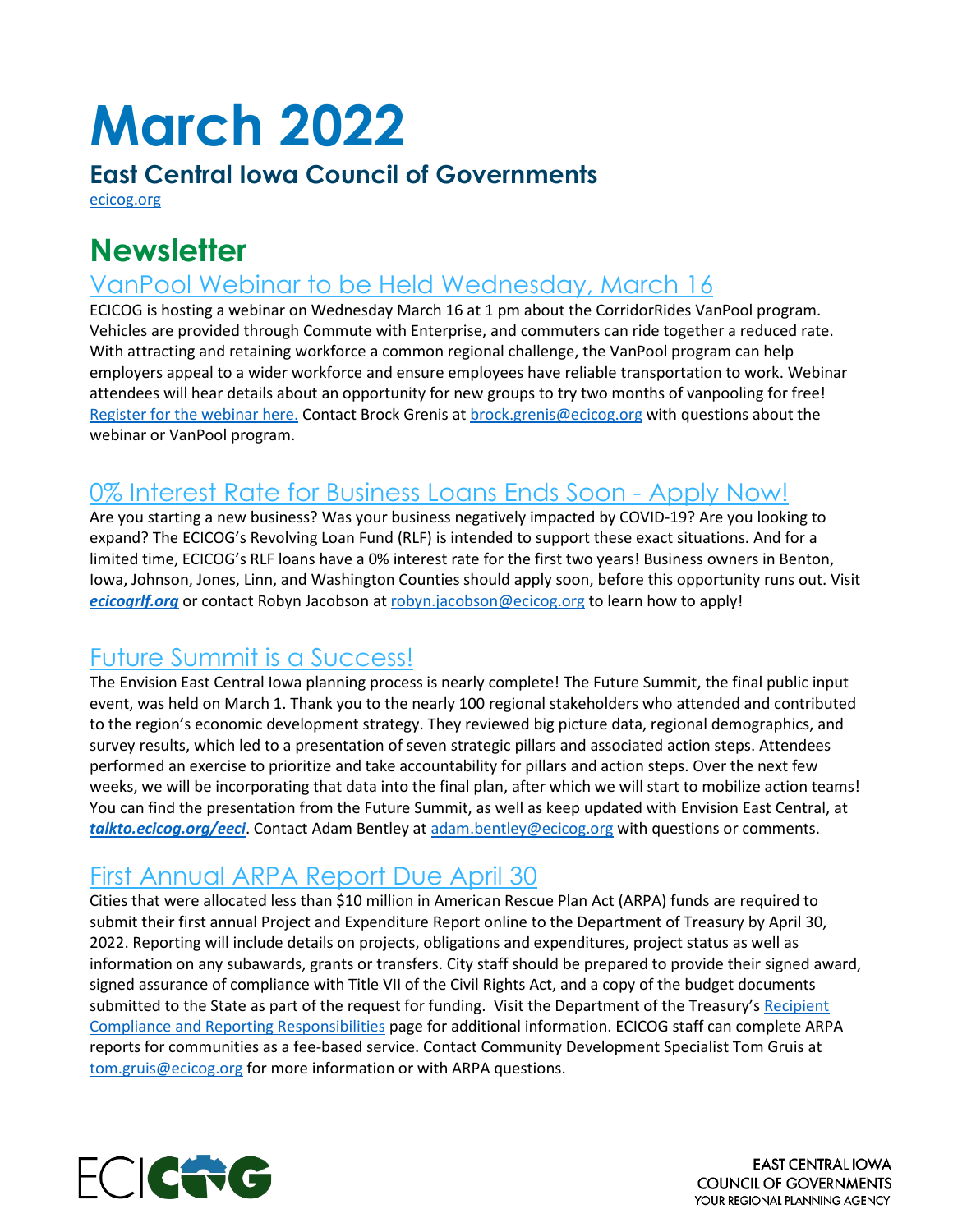# \$56 Million in CDBG Funds Allocated for Derecho Disaster

#### Recovery

The Iowa Economic Development Authority (IEDA) is receiving \$56 million in Community Development Block Grant Disaster Recovery (CDBG-DR) Derecho Disaster Funds from the federal government. Because Linn County was determined to be the most impacted by the derecho, 80% of the funds are dedicated to its communities. Projects in Benton County are also possible to qualify, although for a smaller portion. As of this writing, ECICOG and the IEDA are scheduling meetings with communities in Linn County to gather input for the state's action plan. Once the action plan is approved, likely in August or September, grant opportunities using the funds will be announced. ECICOG anticipates that a significant portion of the funding will be dedicated to housing projects. Contact Housing & Community Development Director Tracey Achenbach at [tracey.achenbach@ecicog.org](mailto:tracey.achenbach@ecicog.org) for more information.

## Bipartisan Infrastructure Bill Guide

The Bipartisan Infrastructure Law (BIL) was signed into law on November 15, 2021. It provides a nationwide investment of nearly \$1 trillion in transportation, water, broadband, and power infrastructure as well as resilience investments. BIL also provides for continuation of the FAST Act, which increases funding allocations to states for core transportation programs by about 30%. These increases will include the Surface Transportation Block Grant (STBG) and Transportation Alternatives Program (TAP), meaning more funds will be allocated for local projects through the Regional Planning Affiliation. BIL also provides for new transportation programs, including:

- **Rural Surface Transportation Grant Program:** grants to increase connectivity, improve safety and reliability, generate regional economic growth, and improve quality of life
- **Promoting Resilient Operations for Transformative, Efficient, and Cost-saving Transportation (PROTECT):** infrastructure resilience improvement projects that address vulnerability to extreme weather and natural disasters
- **Healthy Streets Program:** provide for the elimination of railroad crossings and development of environmentally sustainable infrastructure
- **National Electric Vehicle Formula Program:** provides funding for electric vehicle charging infrastructure

The White House has released an infrastructure law guidebook and a webinar series at [www.build.gov](https://lnks.gd/l/eyJhbGciOiJIUzI1NiJ9.eyJidWxsZXRpbl9saW5rX2lkIjoxMDEsInVyaSI6ImJwMjpjbGljayIsImJ1bGxldGluX2lkIjoiMjAyMjAzMDQuNTQ0MTU5OTEiLCJ1cmwiOiJodHRwOi8vd3d3LmJ1aWxkLmdvdi8_dXRtX2NvbnRlbnQ9JnV0bV9tZWRpdW09ZW1haWwmdXRtX25hbWU9JnV0bV9zb3VyY2U9Z292ZGVsaXZlcnkmdXRtX3Rlcm09In0.yFBvXLAPO_jimW38ZpBOzdwn2Q5JCx6OqKb1-akv4Nw/s/1115798838/br/127572695661-l) to provide additional information. Over the coming months, the Iowa DOT will be discussing how to allocate the funds statewide. For additional questions, contact Mary Rump at [mary.rump@ecicog.org.](mailto:mary.rump@ecicog.org)

## Thank you ECICOG Board!

ECICOG is governed by a Board of Directors with representatives from each county of our region. Comprised of elected officials and other stakeholders, the board keeps us true to our mission of serving our communities and bettering our region. We are grateful for the contributions of the following Board members who stepped down in 2021:

- Bethany Sarazin (City of Alburnett)
- Brent Hinson (City of Washington)
- Louise From (City of University Heights)
- Lauren Whitehead (City of Solon)

We would like to welcome the following new board members:

- Eric Van Kerckhove (City of Palo)
- Deanna McCusker (City of Washington)
- Dave Wageman (City of Lone Tree)
- Laura Bergus (City of Iowa City)



**EAST CENTRAL IOWA COUNCIL OF GOVERNMENTS** YOUR REGIONAL PLANNING AGENCY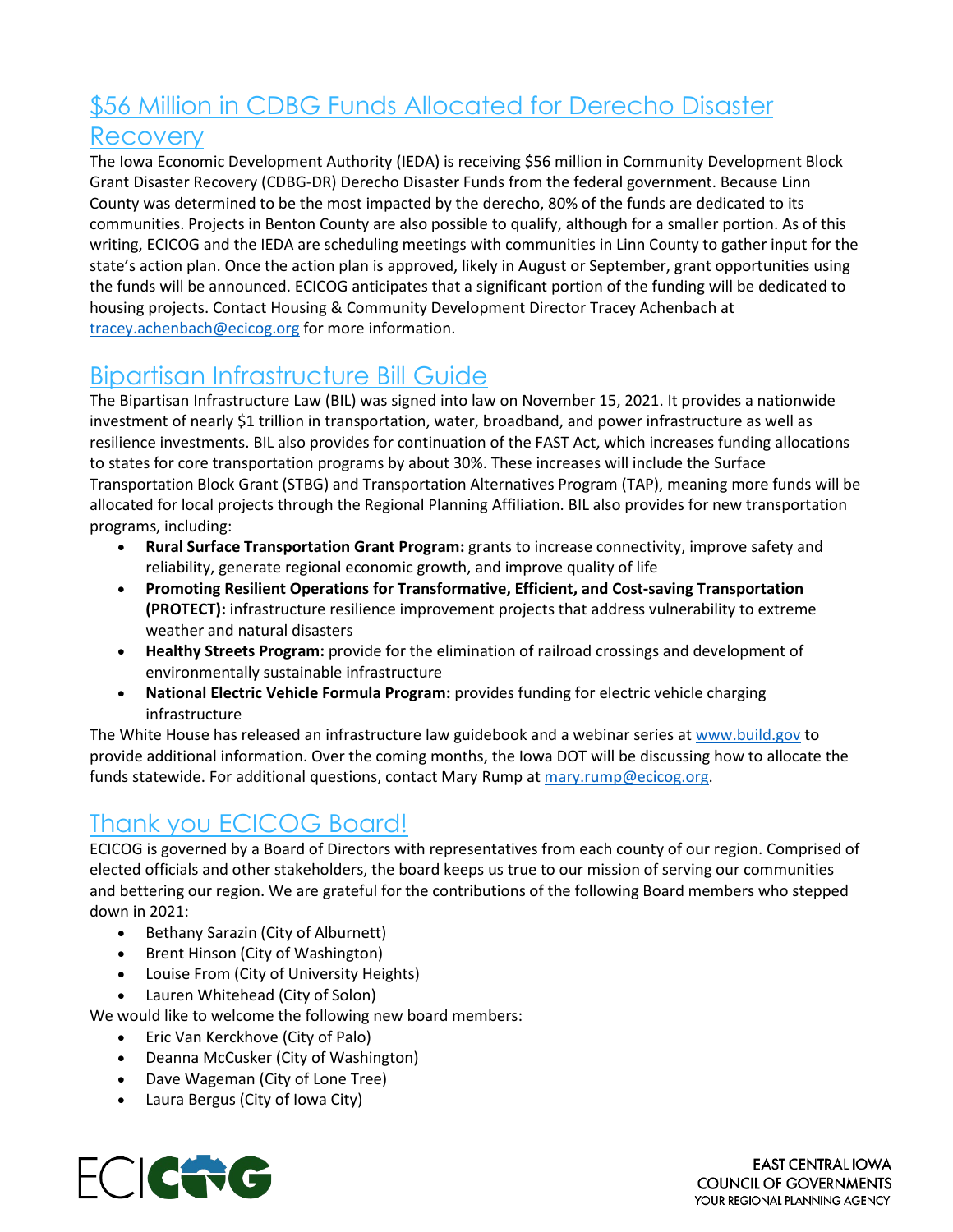# **Funding Opportunities**

#### T-Mobile Hometown Grants

#### *Opens in January, applications due March 31*

T-Mobile is committing up to \$25 million over the next 5 years to support small towns across America by funding community projects. The T-Mobile Hometown Grants program will help fund projects to build, rebuild, or refresh community spaces that help foster local connections in your town. For example, this might include the town square pavilion, a historic building, an outdoor park, a ball field, or a library-- every town has places where friends and neighbors connect. Visit th[e T-Mobile website](https://www.t-mobile.com/brand/hometown-grants) to learn more.

## CDBG - Water and Sewer

#### *Due April 1*

The goal of the Community Development Block Grant (CDBG) is to provide economic opportunities for people, especially those of low- and moderate income. The annual Water & Sewer program assists cities and counties with projects such as improvements to sanitary sewer systems and water systems, water and wastewater treatment facility projects, storm sewer projects, and rural water connections. Visit the Iowa Economic [Development Authority \(IEDA\)](https://www.iowaeda.com/cdbg/water-sewer/) website for more details on fund amounts and qualifications, or contact Environmental Services Director Jennifer Fencl at [jennifer.fencl@ecicog.org.](mailto:Jennifer.fencl@ecicog.org)

## Iowa Great Places

#### *Due May 2*

The Iowa Great Places grant seeks to cultivate Iowa neighborhoods' local character and authentic qualities. At its core, the program embraces "creative placemaking" – building upon local assets to build more vibrant public spaces. The program provides a ten-year designation as an Iowa Great Place and additional resources. Nonprofits and communities are eligible to apply, with more detail on the [Iowa Department of Cultural Affairs](https://iowaculture.gov/about-us/about/grants/iowa-great-places)  [website.](https://iowaculture.gov/about-us/about/grants/iowa-great-places)

## Art Project Grant

#### *Due May 2*

Apply for funding to support the creation and presentation of new artwork, development of an arts experience or formation of an arts education program. Art Project Grants support arts activities that are accessible to Iowans and positively impact the vitality of the arts in Iowa. Funding can be used to create and/or present new artwork, develop an arts experience, or form an arts education program. Iowa artists, nonprofits, and local governments are eligible to apply for up to \$10,000l Visit the lowa Department of Cultural Affairs website for more information.

## Creative Places Project Grant

#### *Due May 2*

The Creative Places Project Grant funds arts and cultural projects. The goal is to advance creative placemaking as a workforce or tourism strategy. Iowa nonprofits and communities are eligible to apply for up to \$2,500 for small projects that engage artists, creative workers, or cultural organizations. Learn how to apply on the lowa [Department of Cultural Affairs website.](https://iowaculture.gov/about-us/about/grants/creative-places-project-grant)



**EAST CENTRAL IOWA COUNCIL OF GOVERNMENTS** YOUR REGIONAL PLANNING AGENCY